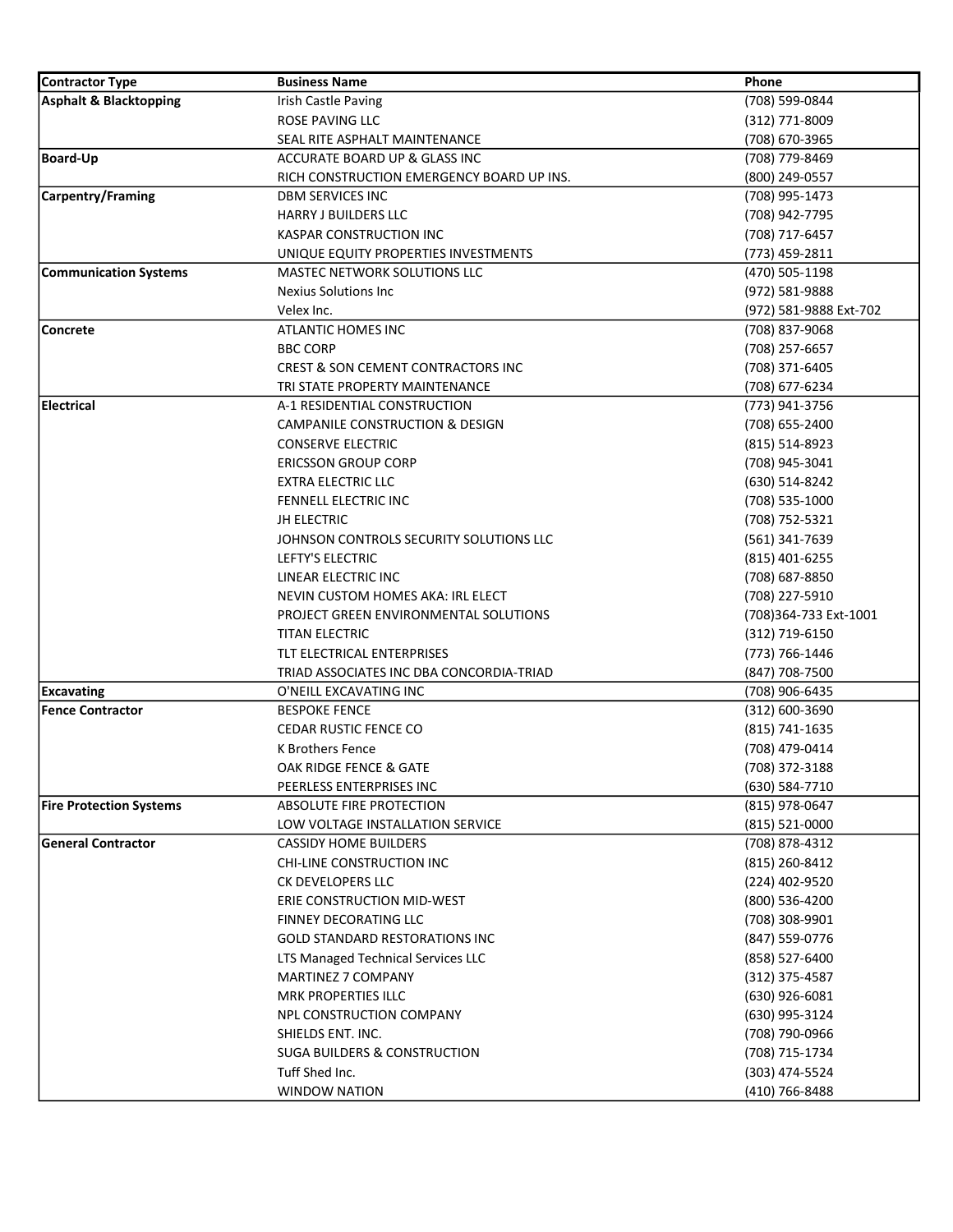| Geotechnical Engineer/Consultant | <b>GSG CONSULTANTS INC</b>                               | (630) 994-2600     |
|----------------------------------|----------------------------------------------------------|--------------------|
| <b>HVAC</b>                      | Airtron Ent, INC dba Mert's heating & Air                | $(108)$ 754-4768   |
|                                  | COTTAGE SHEET METAL LLC                                  | (708) 599-2992     |
|                                  | DYKSTRA HOME SERVICES                                    | (800) 421-3220     |
|                                  | <b>ENRIGHTS HEATING &amp; COOLING INC</b>                | (708) 614-1441     |
|                                  | FOUR SEASONS HEATING & AIR CONDITIONING                  | (708) 496-4411     |
|                                  | <b>JR COOLING &amp; HEATING</b>                          | (708) 227-8730     |
|                                  | KING HVAC SYSTEMS INC                                    | (708) 687-6898     |
|                                  | MD AIR SOLUTIONS LLC                                     | (708) 205-1550     |
|                                  | POLAR HEATING & AIR CONDITIONING                         | (708) 448-1929     |
|                                  | SUN RAY HEATING INC                                      | (708) 481-9150     |
| Landscaping                      | ARBOR CARE PIEKARSKI & SONS INC                          | (708) 895-8891     |
|                                  | <b>CHRISTY WEBBER &amp; COMPANY</b>                      | (773) 533-0477     |
|                                  | New Look Lawn & Tree Full Service, Inc                   | (708) 253-3803     |
|                                  | PRECISE TREE CARE INC                                    | (815) 464-3777     |
|                                  | <b>SMITTY'S TREE SERVICE</b>                             | (708) 385-2814     |
|                                  | THE DAVEY TREE EXPERT COMPANY                            | (708) 460-5559     |
| Masonry                          | <b>GOK MASON CONTRACTORS INC</b>                         | (708) 373-4135     |
|                                  | <b>RTS CONSTRUCTION INC</b>                              | (847) 912-7920     |
| <b>Mechanical</b>                | ABC PLUMBING, HEATING, COOLING, ELECTRIC                 | (847) 562-5578     |
| <b>Miscellaneous Contractor</b>  | AECOM TECHNICAL SERVICES INC                             | (630) 829-3436     |
|                                  | CASILO CONSULTING LLC DBA VECTOR SERVICES                | $(618)$ 343-6473   |
|                                  | <b>EARTH SOLUTIONS</b>                                   | (630) 443-0955     |
|                                  | GFL ENVIRONMENTAL SERVICES USA INC                       | (708) 479-6900     |
|                                  | NUESTRO CONSTRUCTION                                     | (773) 301-6352     |
|                                  | THE COUNTERTOP FACTORY MIDWEST INC                       | (630) 656-6296     |
| Plumbing                         | 24 ACTION PLUMBING AND SEWER                             | (773) 476-6666     |
|                                  | AQUAFLOW PLUMBING CORP.                                  | (630) 665-7249     |
|                                  | AYALA PLUMBING                                           | (773) 517-0795     |
|                                  | <b>BEST PLUMBING</b>                                     | (708) 597-9404     |
|                                  | <b>BIG WRENCH PLUMBING</b>                               | (708) 752-5598     |
|                                  | <b>BREW PLUMBING COMPANY</b>                             | (708) 243-3891     |
|                                  | <b>BULLETPROOF PLUMBING CORP</b>                         | (708) 906-9476     |
|                                  | <b>CALUMET CITY PLUMBING &amp; HEATING</b>               | (708) 868-0074     |
|                                  | CHICAGO BATH SYSTEMS LLC DBA BATH FITTER                 | (630) 424-1340     |
|                                  | <b>CLARKES TRENCHING</b>                                 | (708) 614-8391     |
|                                  | <b>FLATLEYS PLUMBING EXPRESS</b>                         | (708) 349-6090     |
|                                  | Flow Right Plumbing                                      | (708) 388-9729     |
|                                  | <b>GRAND PLUMBING &amp; SEWER</b>                        | (708) 439-7274     |
|                                  | <b>HEATHER RIDGE CONTRACTORS INC</b>                     | (708) 749-4072     |
|                                  | <b>IRON PLUMBING</b>                                     | (630) 776-1907     |
|                                  | JAMES PHILLIPS AND SONS LLC                              | (773) 437-7739     |
|                                  | KASCH PLUMBING                                           | $(815) 603 - 6085$ |
|                                  | KEVIN SZABO JR PLUMBING                                  | (708) 845-7922     |
|                                  | LIFE INDUSTRIES MECH PLUMBING LLC                        | (312) 912-4716     |
|                                  | LZ PLUMBING                                              | (847) 912-3567     |
|                                  | MAC PLUMBING INC.                                        | $(815) 693 - 0874$ |
|                                  | MILITARY VERTAN PLUMBING LLC                             | (708) 602-9294     |
|                                  | MR PLUMBING MART INC                                     | (708) 385-8607     |
|                                  | PERMA SEAL                                               | (630) 241-8869     |
|                                  | SECOND CITY PLUMBING & SEWER CO                          | (773) 544-6300     |
|                                  | SUPERIOR PLUMBING SOLUTIONS INC                          | (708) 359-3802     |
|                                  | THE SCOTTISH PLUMBER                                     | $(630)$ 833-3218   |
|                                  | TSWT ACQUISITION INC. DBA TRI-STATE WATER, POWER AND AIR | (573) 339-1800     |
|                                  | UNIVERSAL C&M PLUMBING SERVICE                           | (773) 660-8860     |
|                                  | US WATERPROOFING                                         | (847) 654-8121     |
|                                  | WALSH & SON SEWER INC.                                   | (708) 361-4466     |
|                                  |                                                          |                    |